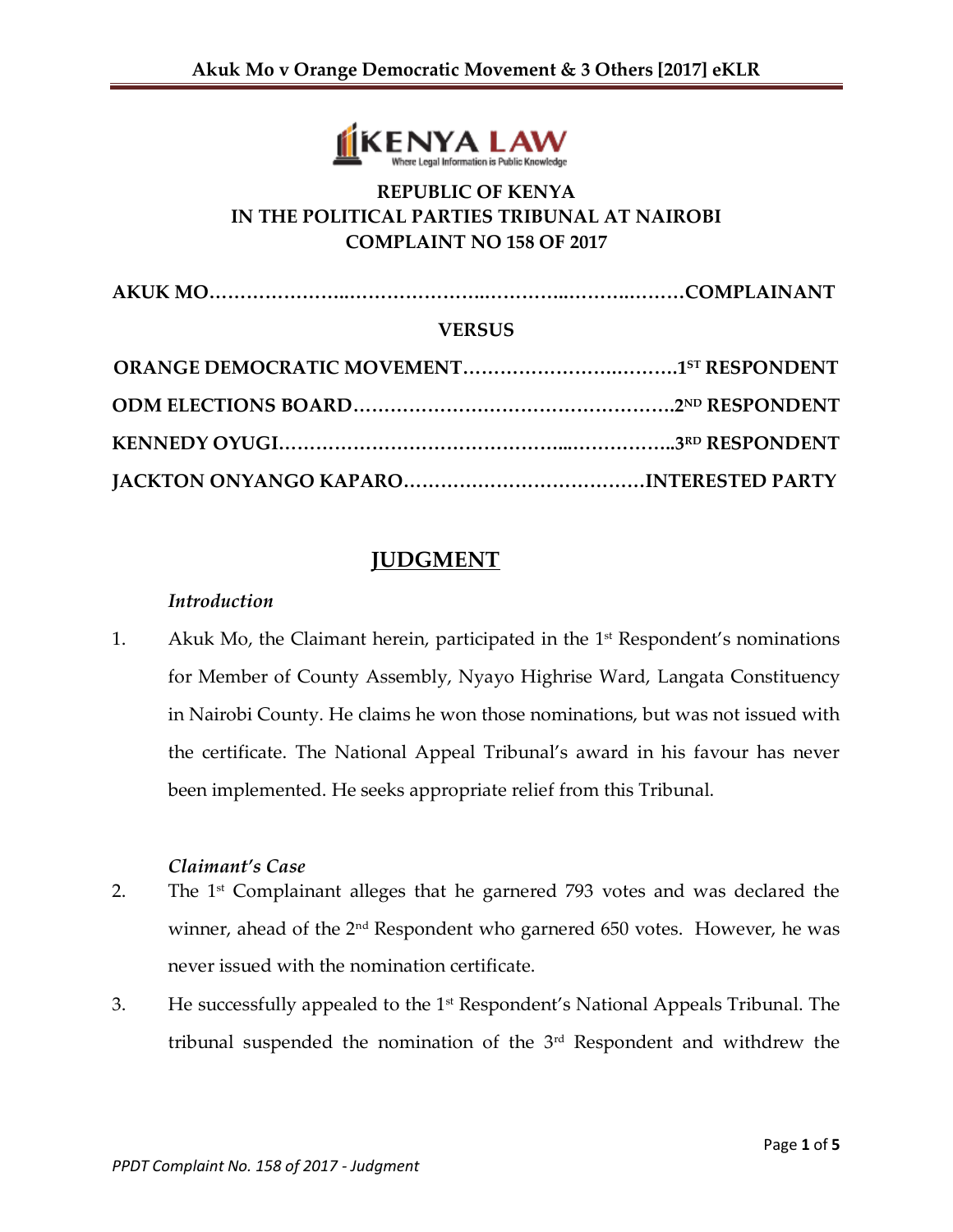nomination certificate. The tribunal directed that he be issued with the nomination certificate, but this has never come to pass.

- 4. Instead the 1st Respondent has unlawfully awarded a nomination certificate dated 3rd May, 2017 to the 3rd Respondent and irregularly forwarded his name to the Independent Elections and Boundaries Commission.
- 5. The Claimant in his further affidavit, at paragraph 4, admits that no one was announced winner due to the violence and chaos attributable to the 3rd Respondent. Further he clarifies that while the 3<sup>rd</sup> Respondent claims to have been declared winner at the County tallying center at Nyayo Stadium the Constituency tallying center was at Madaraka Primary School.
- 6. He annexes an affidavit by Samuel Oduor Asaria who claims he was the Polling Clerk Officer for Nyayo Highrise Ward. During voting, it is alleged that the Ward Presiding Officer Mr. Victor Okumu suddenly disappeared and could not be reached on his official number 0724340886.
- 7. Mr. Asaria depones that the other polling clerks then nominated him to supervise the voting process. On close of polling, he received results from all the five polling stations which had been counted in the presence of polling clerks and agents. Tallying was interrupted by people chanting the name of Mr. Oyugi. Teargas was lobbed in the tallying hall causing people to scamper away.
- 8. Mr. Asaria further depones that he left the tallying center with the results intending to submit them to the Constituency Returning Officer at Madaraka Primary School. He did not find him there and the place was abandoned. Nevertheless, according to the votes he tallied, the Claimant emerged victorious with 793 votes while the 3rd Respondent came second with 650 votes. We note that the Polling Station Forms in his affidavit are not signed by the Ward Presiding Officers.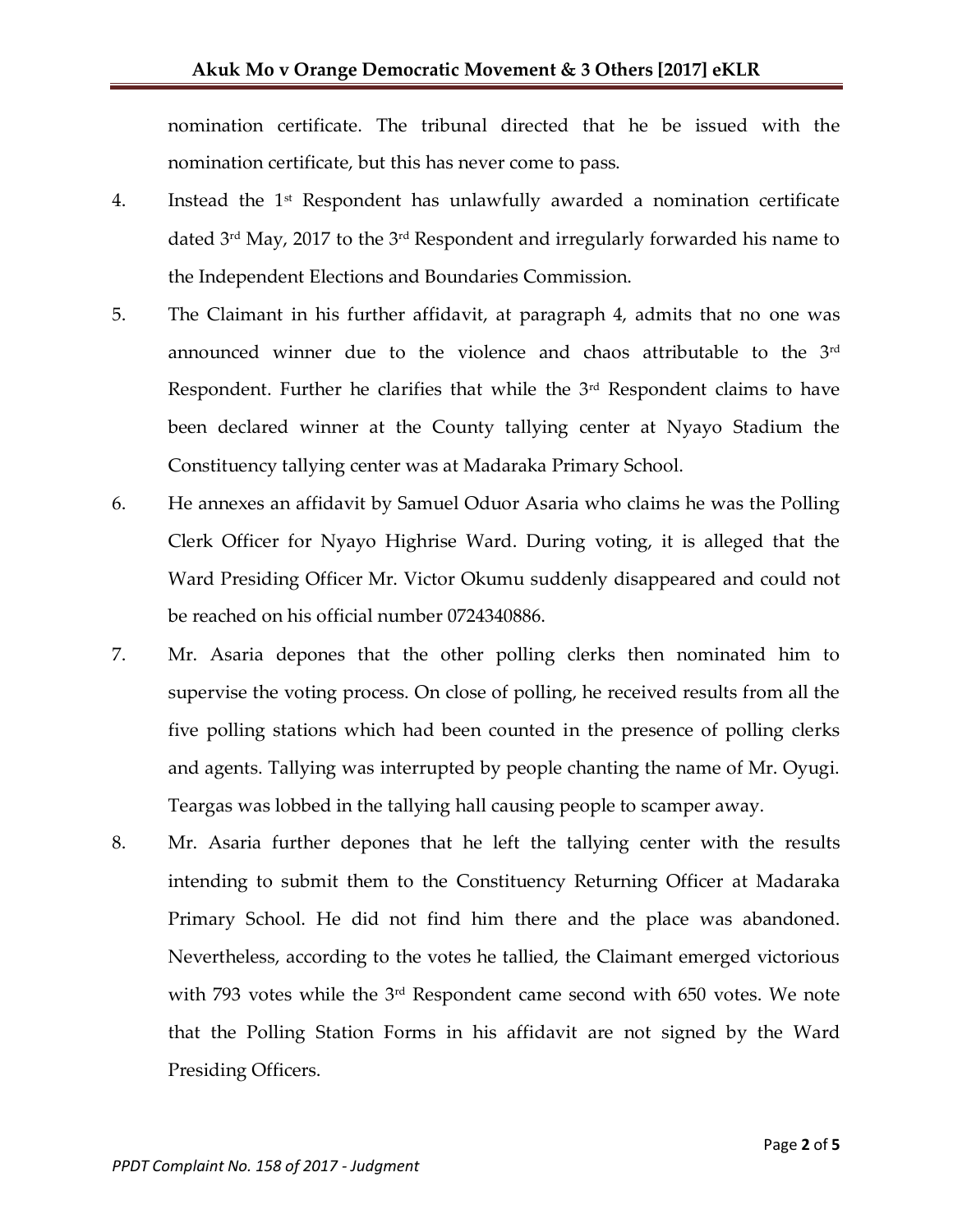### *1 st Respondent's Case*

- 9. The  $1<sup>st</sup>$  Respondent did not file an affidavit or written submissions as directed. *3 rd Respondent's Case*
- 10. The 3<sup>rd</sup> Respondent submits that following the conclusion of tallying of reelection results he was announced as winner and issued with a provisional nomination certificate. Subsequently, the ODM Board having "received and verified the results" issued him with a certificate of nomination dated  $3<sup>rd</sup>$  May, 2017.
- 11. He depones that he was declared winner by Jeremia Aganda Ochiel the Returning Officer for Langata Constituency.

### *Interested Party's Case*

- 12. The interested party herein also claims that he won the said nominations and was indeed declared the candidate for Nyayo Highrise Ward. The declaration was made by one James E Okoth yet another Returning Officer for Langata Constituency. He claims he was not aware of these proceedings and was only alerted by a friend. He was similarly not aware of the proceedings before the County Appeals Tribunal. He wondered why the Claimant and  $2<sup>nd</sup>$  Respondent who all lost to him would be litigating over a certificate he holds behind his back.
- 13. We have noted that the results annexed to the interested party's affidavit have been signed by Mr. Okumu Vick who is said to have disappeared midway through the polling.
- 14. The Interested Party relies on an affidavit by the County Returning Officer who depones that the Interested Party was declared winner by the Ward Returning Officer. We further note that under Rule  $4.1.3$  of the  $1<sup>st</sup>$  Respondent's Election and Nomination Rules, only a Constituency Returning Officer can declare results of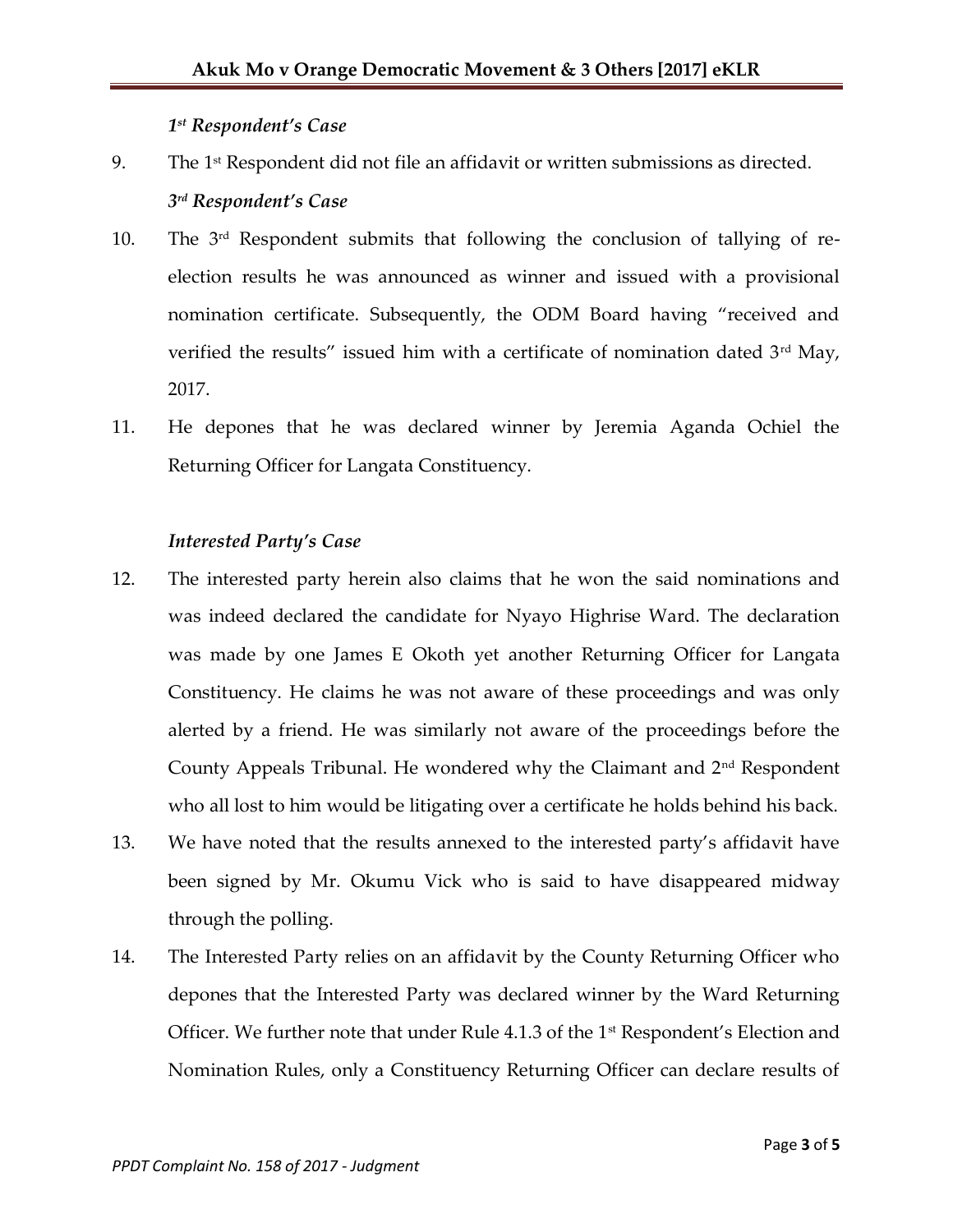elections after tallying. The role of Ward Presiding Officers is limited to supervision of polling and tallying within polling stations.

*Analysis*

- 15. From the evidence on record, we are satisfied that the results for member of County Assembly, Nyayo Highrise Ward were for some reason or another never declared. One of the qualities of free and fair elections is the prompt declaration of results. Like nature, election results abhor a vacuum.
- 16. In this case, each candidate obtained their own set of results which they have filed before this Tribunal. There were at least two alleged Langata Constituency Returning Officers. Each declared one of the parties to this dispute as having been elected. What emerges is that the  $1<sup>st</sup>$  Respondent did not put in place adequate mechanisms toward a credible party primary. In *Complaint No 48 John Mruttu v Thomas Ludindi Mwadeghu at para 36* we held as follows:

**We adopt that decision and hold that the justification for direct nomination given by the 2nd Respondent's Executive Officer does not suffice. Political parties not only enjoy a constitutional status, but also get funds from the public purse and their members. They owe it to their members to invest in proper systems and employ competent personnel who can conduct primaries efficiently and fairly while allowing adequate time for the party to resolve any disputes arising from those primaries.** *(emphasis supplied)*

17. We adopt that decision to the facts of this case and hold that the  $1<sup>st</sup>$  Respondent did not conduct credible party primaries for Nyayo Highrise Ward. We have deliberately avoided making any comments on the allegations of electoral violence to avoid pre-judging any subsequent proceedings in that regard.